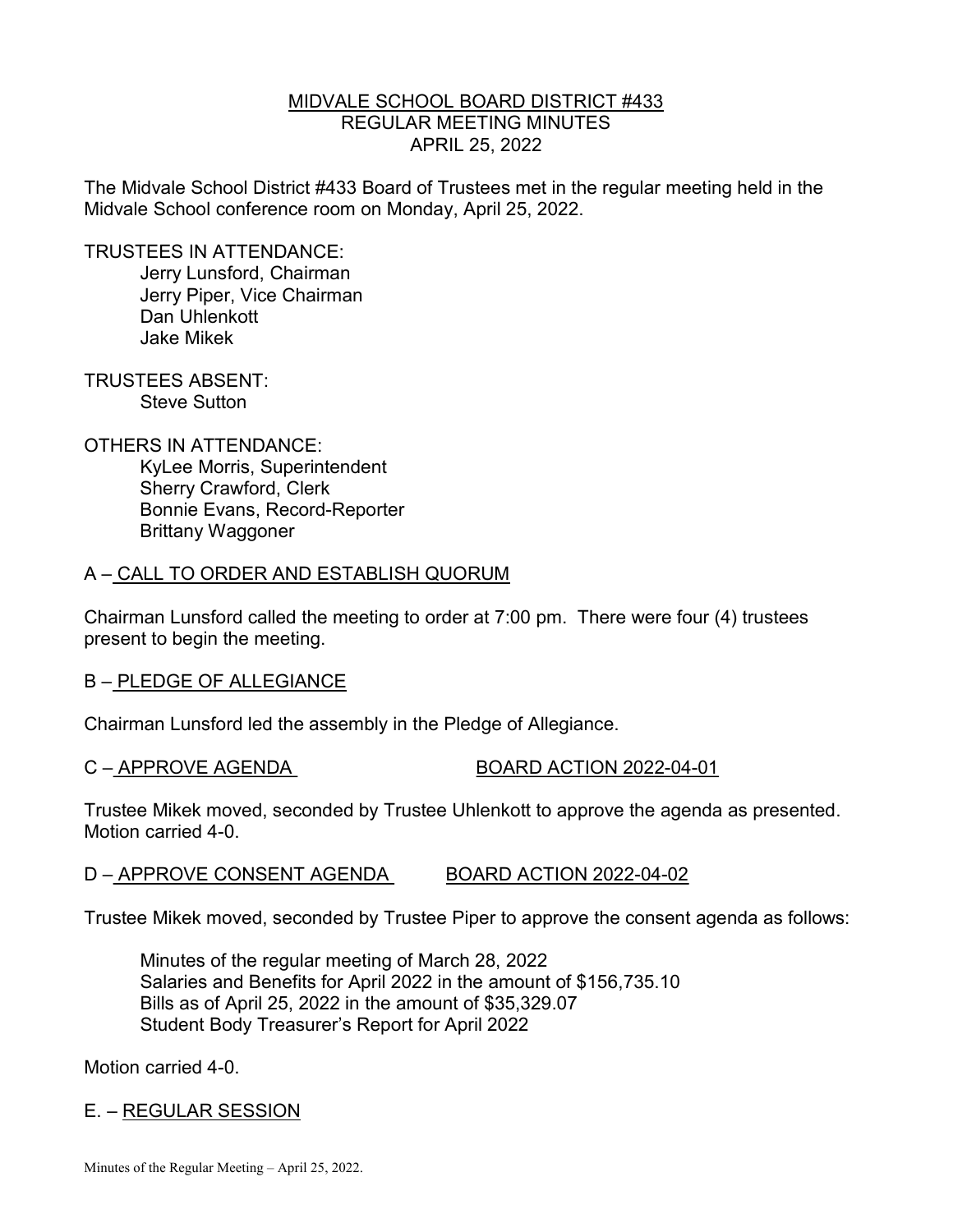# Information Items

## 1. Certified Staff Contracts SY 2022-2023

Superintendent Morris reported that certified staff contracts for SY 2022-2023 will be presented at the next meeting for approval.

2. Post Legislative Tour

Superintendent Morris reported on the Post Legislative Tour.

3. Superintendent's Report

Superintendent Morris reported (1) FCCLA did well at State Leadership Conference, with 6 of the 8 members qualifying for nationals; (2) Scholarship Committee awarded the four-year Larry and Marianne Williams Leadership Scholarship to Amanda Uhlenkott and the Sevy Family Scholarship to Amanda Uhlenkott, Emily Wiebe and Bailey Whitener; and (3) the Class of 1962 is donating a school bench for the new gym entry.

#### Action Items

### 1. Appoint Trustee to Present Diplomas at Graduation BOARD ACTION 2022-04-03

Trustee Piper moved, seconded by Trustee Mikek to appoint Trustee Uhlenkott to present diplomas at graduation. Motion carried 4-0.

2. Approve Date, Time and Place for Sports Cooperative meeting BOARD ACTION 2022-04-04

Trustee Mikek moved, seconded by Trustee Uhlenkott to set the Sports Cooperative Meeting for Monday, May 6, 2022, at 6:30 pm in the Midvale School Conference Room. Motion carried 4-0.

### 3. Update to Policy 222 – Legal Description of Trustee Zones BOARD ACTION 2022-04- 05

Trustee Piper moved, seconded by Trustee Mikek to table this item to next month. Motion carried 4-0.

### 4. Adult Meal Prices BOARD ACTION 2022-04-06

Trustee Piper moved, seconded by Trustee Uhlenkott to increase the adult lunch price from \$4.00 to \$4.35 as recommended by the National School Lunch Program. Motion carried 4-0.

### 5. Pandemic Operations Plan BOARD ACTION 2022-04-07

Trustee Mikek moved, seconded by Trustee Uhlenkott to continue with current pandemic operations plan. Motion carried 4-0.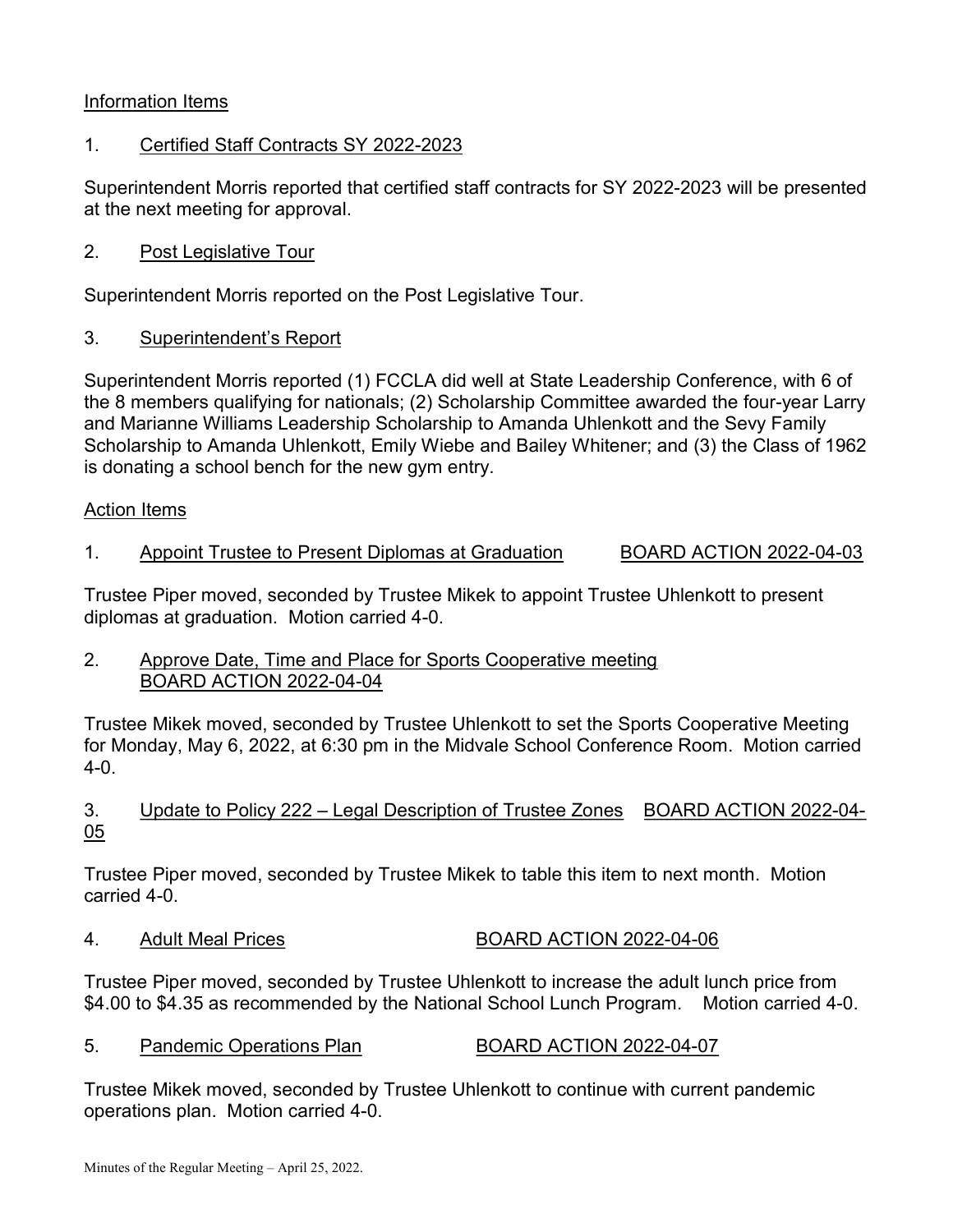#### 6. Bonus Flow Through Money BOARD ACTION 2022-04-08

Trustee Piper moved, seconded by Trustee Mikek to approve awarding bonus flow through money in the amount of \$1,000 per FTE up to \$1,700. Motion carried 4-0.

### F. ADJOURN TO EXECUTIVE SESSION PER IDAHO CODE 74-206(1)(a) and IDAHO CODE 74-206(1)(b) (7:50pm-8:12pm) BOARD ACTION 2022-02-06

Chairman Lunsford announced the next order of business would be to adjourn to Executive Session per Idaho Code 74-206(1)(a) and (1)(b).

Trustee Piper moved, seconded by Trustee Mikek to adjourn into Executive Session at 7:50 p.m. per Idaho Code 74-206(1)(a) to consider hiring a public officer, employee, staff member or individual agent, wherein respective qualities of individuals are to be evaluated in order to fill a particular vacancy or need. This paragraph does not apply to filling a vacancy in an elective office or deliberations about staffing needs in general; and Idaho Code 74-206(1)(b) to consider the evaluation, dismissal or disciplining of, or to hear complaints or charges brought against a public officer, employee, staff member or individual agent, or public school student.

BE IT RESOLVED that the Board of Trustees of Midvale School District 433 recess from a regular board meeting into executive session in the manner and purpose authorized by Section I.C. 74-206(1)(a) and Idaho Code 74-206(1)(b).

The Chairman then directed the Clerk to call for individual vote, which was as follows:

| <b>Trustee Uhlenkott</b> | Yes |
|--------------------------|-----|
| <b>Trustee Mikek</b>     | Yes |
| <b>Trustee Piper</b>     | Yes |
| <b>Trustee Lunsford</b>  | Yes |

Vote being had on the above and forgoing resolution, and the same having been counted and found to be no less than two-thirds of the membership in favor thereof, Chairman Lunsford declared said resolution adopted. The Chairman declared the Board recessed into Executive Session at 7:50 p.m.

Present in executive session were the previously mentioned board members, Superintendent KyLee Morris and Sherry Crawford, Clerk.

### G. RETURN TO REGULAR OPEN SESSION (8:12 p.m.)

The Board returned to regular open session at 8:12 p.m.

Action Item

### 1. Possible Action Regarding Executive Session Item – Personnel

Trustee Piper moved, seconded by Trustee Mikek to hire Jennifer Day for an elementary position and offer her a contract for an elementary teacher contingent on obtaining Idaho Certification. Motion carried 4-0.